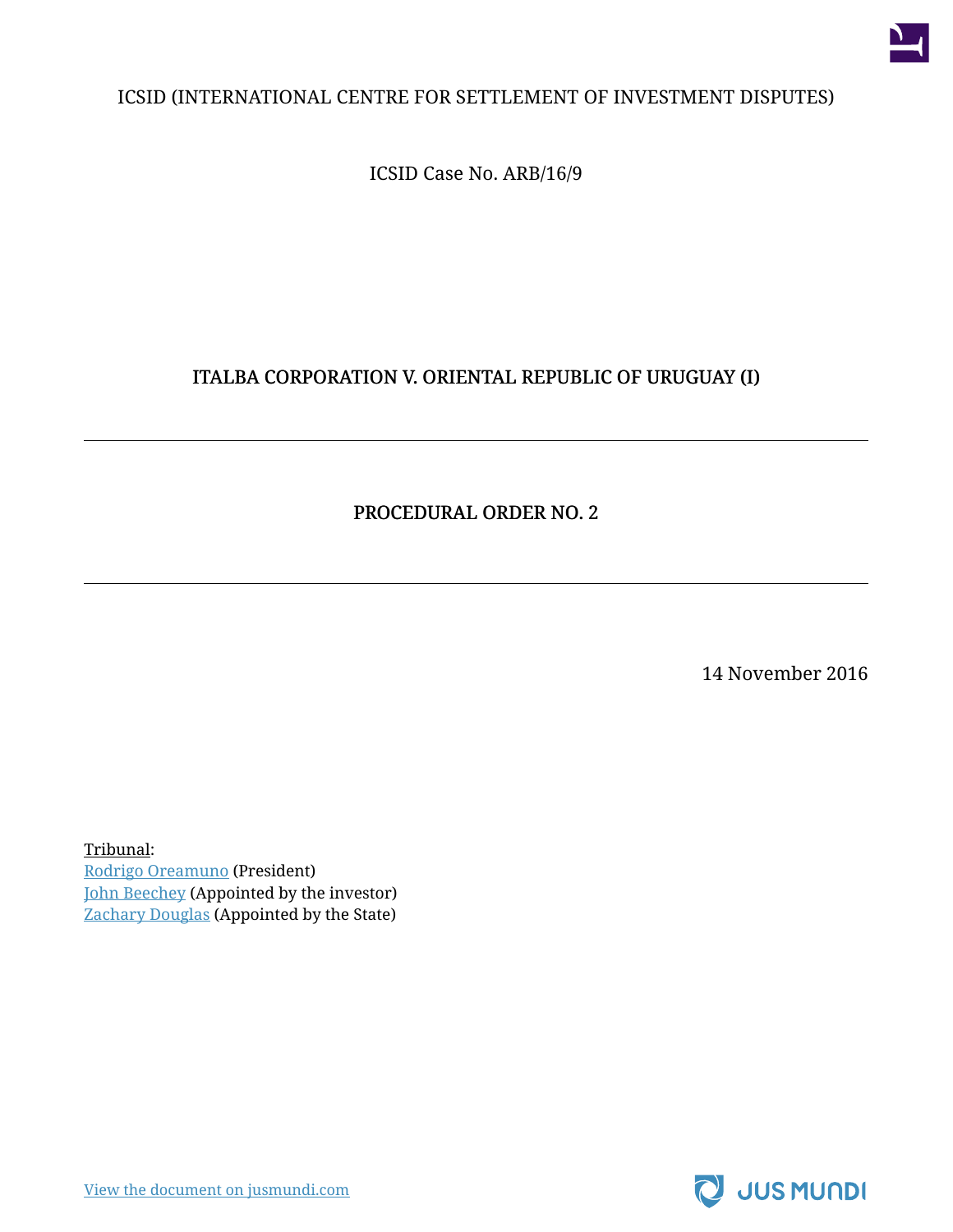## Table of Contents

| IL ORDER |  |
|----------|--|

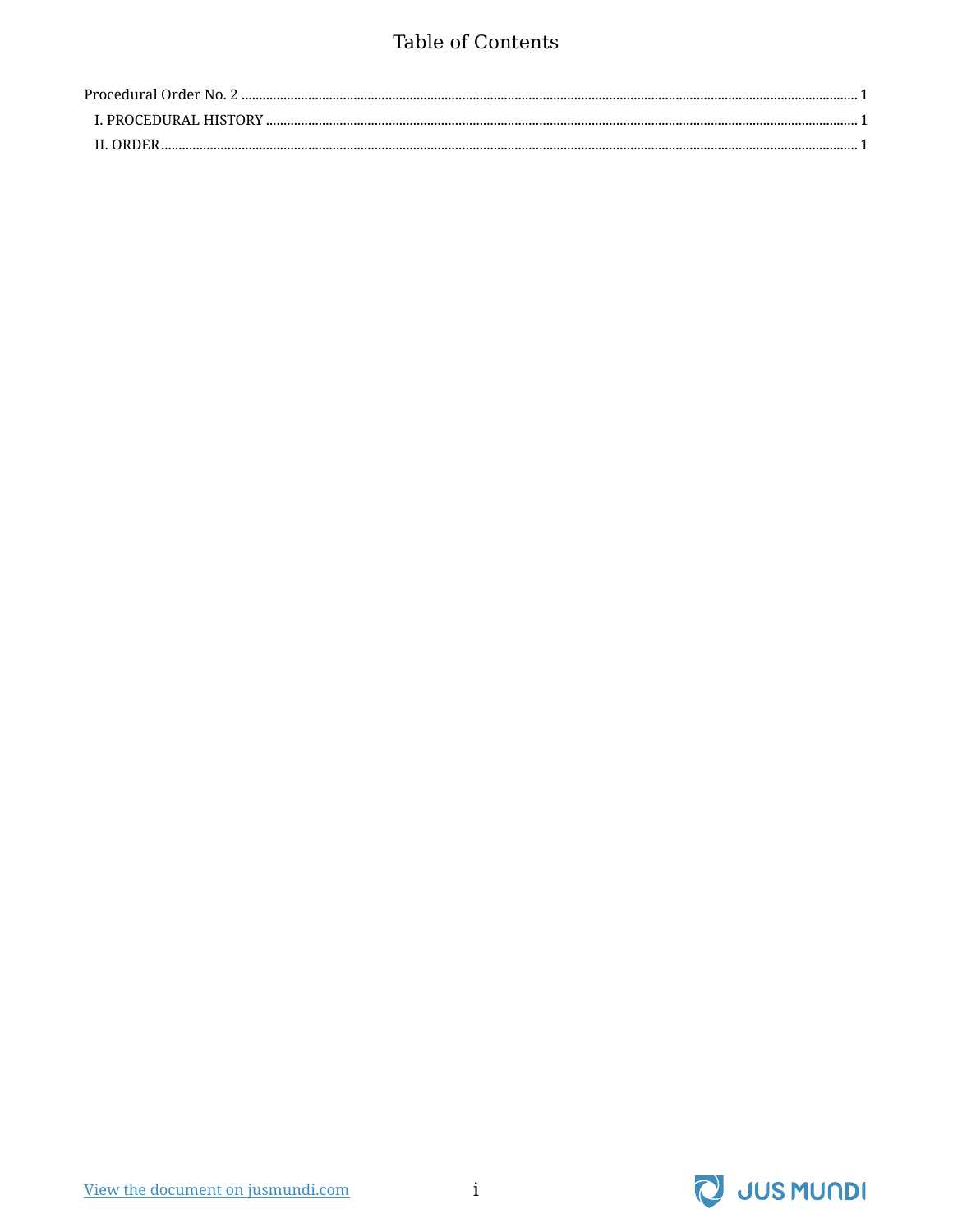# Procedural Order No. 2

# <span id="page-2-1"></span><span id="page-2-0"></span>I. PROCEDURAL HISTORY

- 1. By email of October 25, 2016, the Secretary of the Tribunal inquired about the status of the submission of hard copies of the translations of Claimant's Memorial.
- 2. By email of October 25, 2016, Claimant advised that in its view the provisions of Sections 14.2 to 14.5 of Procedural Order No. 1 were not applicable to the filing of translations of the Parties' pleadings.
- 3. By letter of October 28, 2016, following an invitation from the Tribunal, Respondent observed that in its view the requirements of Sections 14.2 to 14.5 of Procedural Order No. 1 were applicable both to submission of original versions and translations of the Parties' pleadings.
- 4. By letter of November 4, 2016, the Tribunal presented to the Parties a proposed clarification to Sections 14.1 to 14.5 of Procedural Order No. 1. The letter stated that "absent any final observations from the Parties, which shall be received no later than Tuesday, 8 November 2016, the Tribunal will proceed to issue Procedural Order No. 2, memorializing the [proposed] clarification."
- 5. By email of 8 November 2016, Claimant confirmed not having any objections to the Tribunal's proposal.
- 6. The Tribunal has not received any observation from the Respondent.
- 7. Therefore, the Tribunal issues this Procedural Order No. 2, memorializing the clarification to Sections 14.1 to 14.5 of Procedural Order No. 1 proposed in the Tribunal's letter of November 4, 2016.

# <span id="page-2-2"></span>II. ORDER

8. Sections 14.1 to 14.5 of Procedural Order No. 1, are hereby amended as follows: "14.1. By the relevant filing date, the parties shall submit by email to the Tribunal Secretary and the opposing party an electronic version without exhibits of the pleadings, witness statements, expert reports, and a list of exhibits ("Electronic E-mail Filing").<sup>1</sup> By the end of the second business day following the relevant filing date, the parties shall upload these documents with exhibits to the file sharing platform that will be created by ICSID for purposes of this case ("Electronic BOX Filing"). For the avoidance of doubt, the Electronic E-mail Filing and the Electronic BOX Filing requirements are applicable with regard to the original submission and the translations submission.



 $^{\rm 1}$  Please note that the World Bank server does not accept emails larger than 25 MB.